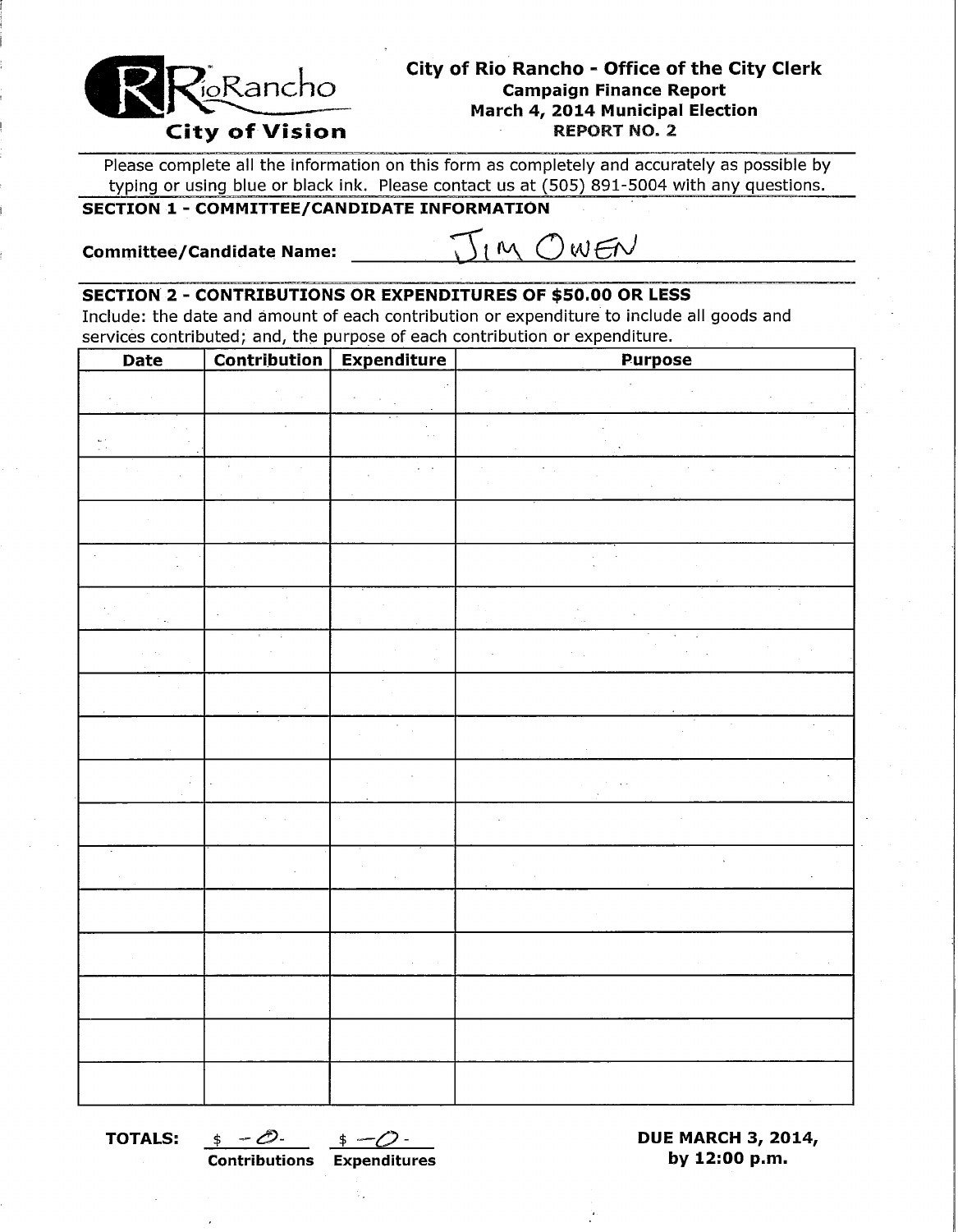### **CITY OF RIO RANCHO - CAMPAIGN FINANCE** REPORT NO.2 **PAGE 2 - Committee Name:**

**SECTION 3 - CONTRIBUTIONS OR EXPENDITURES OF MORE THAN \$50.00 (Cumulative)**  Include: the name and address of the person or entity from whom any cumulative contribution or expenditure of more than \$50.00 was received or made; the date and amount of each contribution or expenditure to include all goods and services contributed; and, the purpose of each contribution or expenditure.

| <b>Date</b>          |        | Contribution Expenditure                                   | Name/Address                             | <b>Purpose</b>                             |
|----------------------|--------|------------------------------------------------------------|------------------------------------------|--------------------------------------------|
| 7/9/14               | 443.97 |                                                            | OWEN GRAPHICS<br>EZG TITUNDER RD         | DONATION                                   |
| $\frac{2}{2}/2$      | 696,92 |                                                            | tc<br>$\ell$                             | DONATION                                   |
|                      | 274,89 |                                                            | $\mathcal{U}$<br>$\iota_{\mathfrak{t}}$  | DONATION                                   |
| <u>45/4</u><br>49/14 |        | 443.97                                                     | SIRFS<br>210 ENTERRISE<br>20, STE A R.R. | MAILING                                    |
| $\frac{2/21}{1/4}$   |        | 696.92                                                     | $\mathcal{U}$<br>$\prime$                | $\ell$<br>$\lambda$                        |
|                      |        | 274.89                                                     | OWEN GRAPHICS<br>874 THUNDER RD.         | POLITICAL SIGNS                            |
|                      |        |                                                            |                                          |                                            |
|                      |        |                                                            |                                          |                                            |
|                      |        |                                                            |                                          |                                            |
|                      |        |                                                            |                                          |                                            |
|                      |        |                                                            |                                          |                                            |
|                      |        |                                                            |                                          |                                            |
|                      |        |                                                            |                                          |                                            |
|                      |        |                                                            |                                          |                                            |
|                      |        |                                                            |                                          |                                            |
|                      |        |                                                            |                                          |                                            |
|                      |        |                                                            |                                          |                                            |
|                      |        |                                                            |                                          |                                            |
|                      |        |                                                            |                                          |                                            |
|                      |        |                                                            |                                          |                                            |
|                      |        |                                                            |                                          |                                            |
| <b>TOTALS:</b>       |        | $1/415-78$ $1/415-78$<br><b>Contributions Expenditures</b> |                                          | <b>DUE MARCH 3, 2014,</b><br>by 12:00 p.m. |